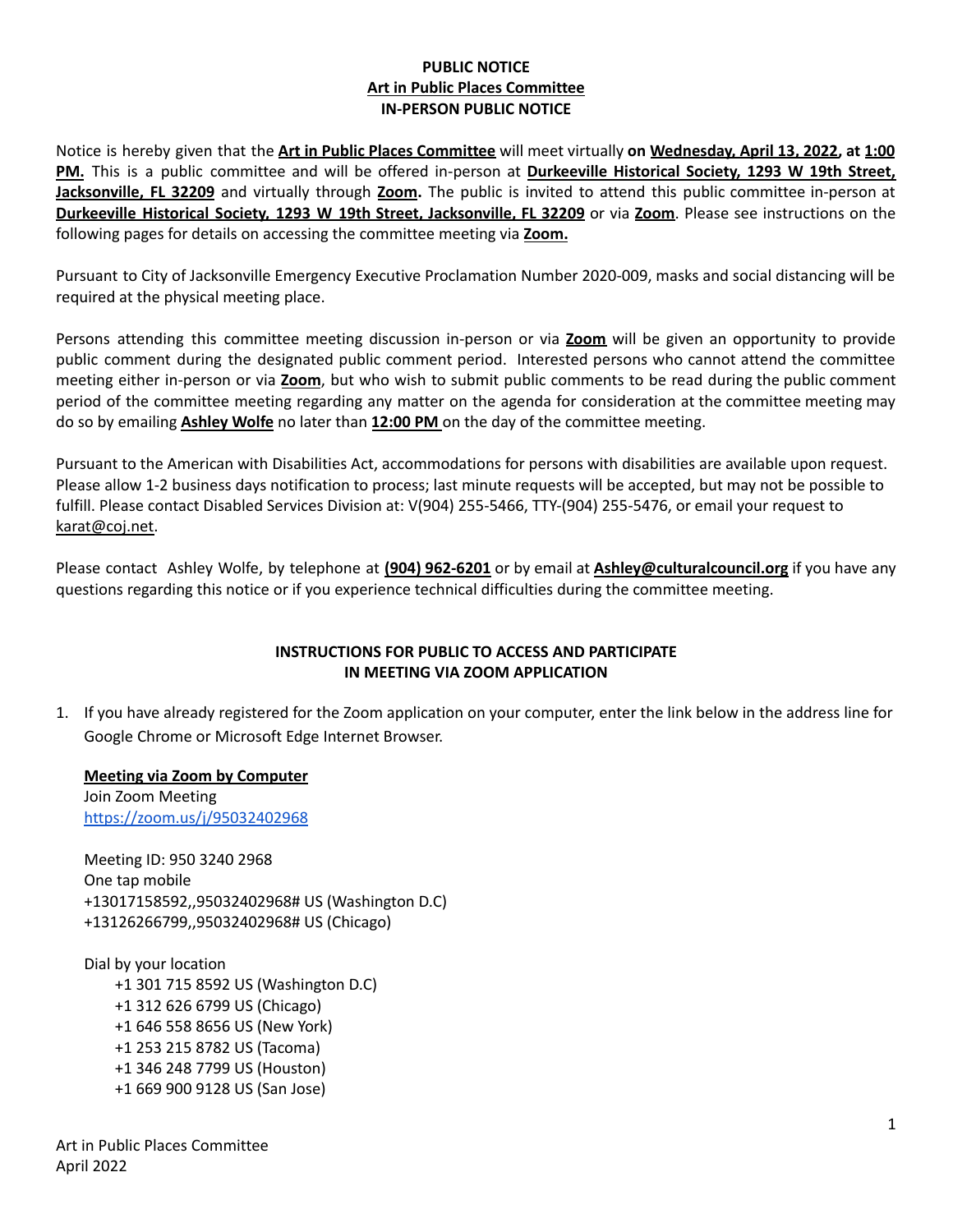Meeting ID: 950 3240 2968 Find your local number: <https://zoom.us/u/acuR7Xx94i>

### **Public Comment**

\*\* At the beginning of public comment, the Chair of **the Art in Public Places Committee** will establish a time period for each speaker that is no more than **(3) three minutes** per speaker.

- All participants who wish to participate in public comment during the meeting must log into Zoom with his/her full name.
- The Chair will only call on speakers using the "RAISE HAND" feature located within the Zoom app. Click on "Participants" button at the bottom of the screen and then scroll down and click on "Raise Hand." You must have a microphone, video camera, and speakers on your computer to participate with the "RAISE HAND" function.
- Wait to be recognized for your public comment time by the Chair
- Begin speaking after the Chair has recognized your turn during public comment
- 2. To access the meeting on Zoom through your COMPUTER if you have not registered for Zoom, follow these **instructions:**
	- **●** Sign up for the Zoom application by **typing – Zoom.US – into Google Chrome or Microsoft Edge Internet Browser.**
	- **Go to: JOIN A MEETING** on Dash Board.
	- Enter the Zoom meeting ID and meeting password listed below:

Meeting ID: **950 3240 2968.**

#### **Public Comment**

\*\* At the beginning of public comment, the Chair of **the Art in Public Places Committee** will establish a time period for each speaker that is no more than no more than **(3) three minutes** per speaker.

- All participants who wish to participate in public comment during the meeting must log into Zoom with his/her full name.
- The Chair will only call on speakers using the "RAISE HAND" feature located within the Zoom app. Click on "Participants" button at the bottom of the screen and then scroll down and click on "Raise Hand." You must have a microphone, video camera, and speakers on your computer to participate with the "RAISE HAND" function.
- Wait to be recognized for your public comment time by the Chair
- Begin speaking after the Chair has recognized your turn during public comment

#### 3. **To access the meeting on Zoom through your TELEPHONE, follow these instructions:**